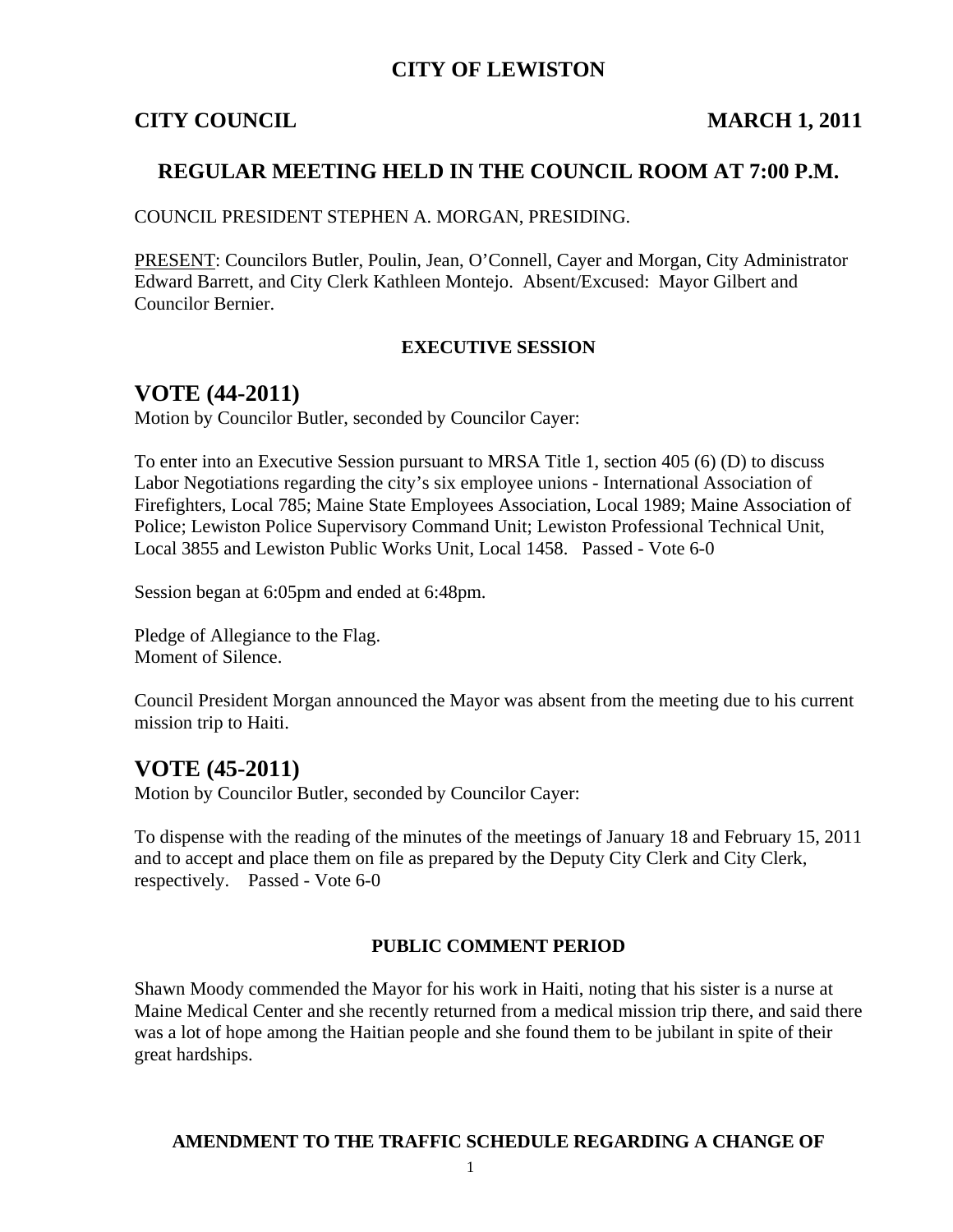## **PARKING REGULATIONS FOR A PORTION OF MIDDLE STREET**

## **VOTE (46-2011)**

Motion by Councilor Jean, seconded by Councilor Cayer:

To adopt the proposed amendment to the Traffic Schedule regarding the elimination of the loading zone designation for a portion of Middle Street and the creation of a two hour parking time regulation for this section of the street. Passed - Vote 6-0

#### **AMENDMENTS TO THE PLUMBING PERMIT FEES POLICY AND THE BUILDING PERMIT FEE POLICY REGARDING STATE FEE ADJUSTMENTS AND REIMBURSEMENT OF FEES**

# **VOTE (47-2011)**

Motion by Councilor Jean, seconded by Councilor Cayer:

To approve the proposed amendments to the Plumbing Permit Fees Policy, Policy Manual Number 43, and to the Building Permit Fee Schedule Policy, Policy Manual Number 4, as recommended by the Director Planning and Code Enforcement and the City Administrator. Passed - Vote 6-0

## **AMENDMENTS TO THE PARKING FEES POLICY REGARDING INTERFERENCE WITH SNOW REMOVAL, SWEEPING, PAVING AND ROAD REPAIRS**

## **VOTE (48-2011)**

Motion by Councilor Jean, seconded by Councilor Cayer:

To approve the proposed amendments to the Parking Fees Policy, Policy Manual Number 42, as recommended by the Chief of Police and the City Administrator. Passed - Vote 6-0

## **ANNUAL APPOINTMENT FOR THE LEWISTON-AUBURN RAILROAD COMPANY BOARD OF DIRECTORS**

# **VOTE (49-2011)**

Motion by Councilor Jean, seconded by Councilor Cayer:

To accept the nominations from the Lewiston Auburn Railroad Board of Directors and to elect the following residents to serve on the Lewiston Auburn Railroad Board of Directors: Eric Agren to a three year term and Gerald Berube to a three year term. Passed - Vote 6-0

## **PUBLIC HEARING ON A NEW LIQUOR LICENSE APPLICATION FOR NIKY'S BREAKFAST, LUNCH & CATERING**

Council President Morgan opened the public hearing to receive citizen input and comment. No members of the public spoke for or against this issue. Mayor Gilbert then closed the hearing.

# **VOTE (50-2011)**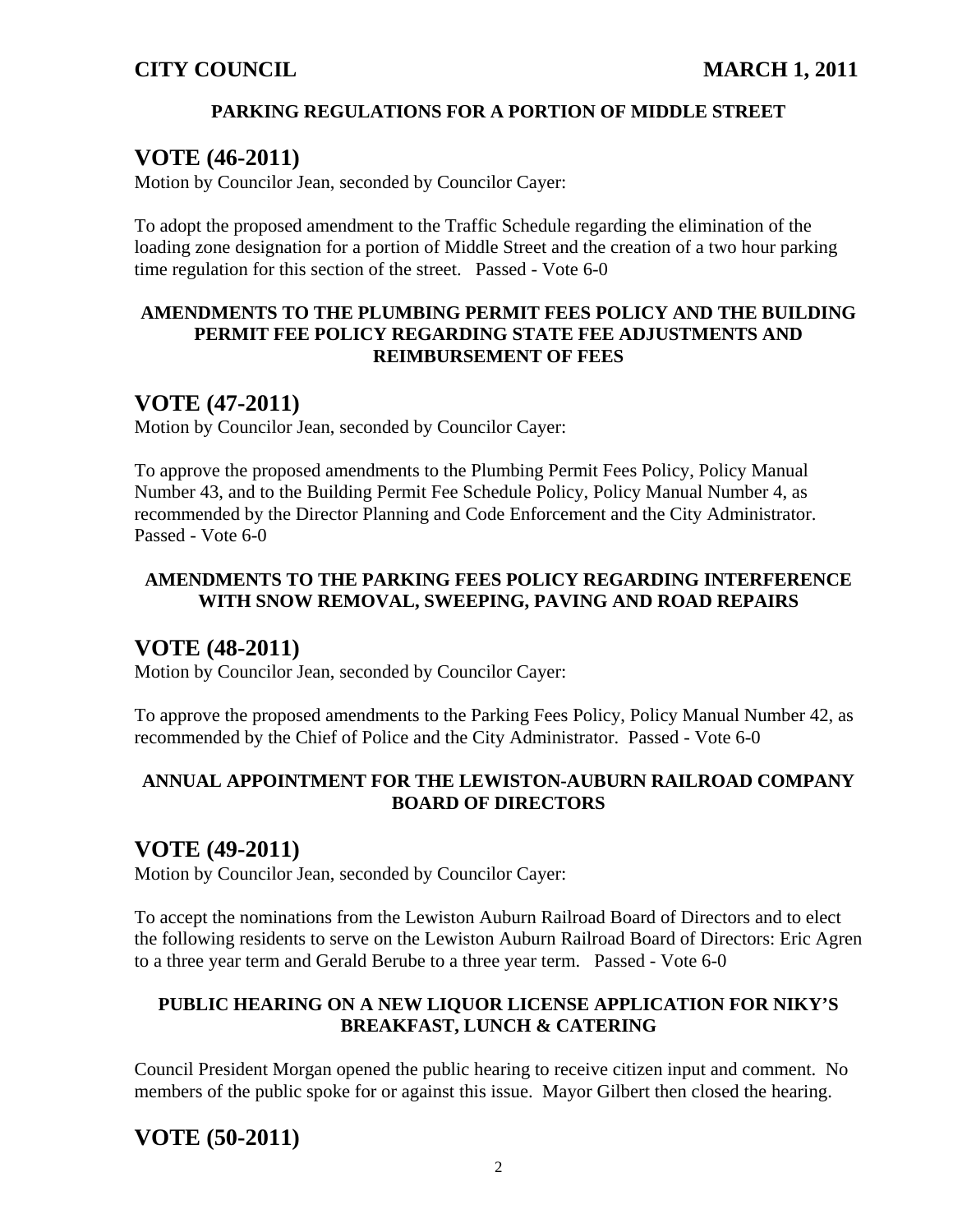Motion by Councilor Butler, seconded by Councilor Jean:

To authorize the City Clerk's Office to approve a new liquor license application for Niky's Breakfast, Lunch & Catering, 30 Lowell Street. Passed - Vote 6-0

## **PUBLIC HEARING ON A RENEWAL APPLICATION FOR A SPECIAL AMUSEMENT PERMIT FOR THE CARLTON CLUB**

Council President Morgan opened the public hearing to receive citizen input and comment. No members of the public spoke for or against this issue. Mayor Gilbert then closed the hearing.

# **VOTE (51-2011)**

Motion by Councilor Cayer, seconded by Councilor Poulin:

To grant a special amusement permit for live entertainment to The Carlton Club, Inc., 25 Sabattus Street. Passed - Vote 6-0

#### **PUBLIC HEARING ON A RENEWAL APPLICATION FOR A SPECIAL AMUSEMENT PERMIT FOR BARNIE'S BAR & GRILL**

Council President Morgan opened the public hearing to receive citizen input and comment. No members of the public spoke for or against this issue. Mayor Gilbert then closed the hearing.

# **VOTE (52-2011)**

Motion by Councilor Jean, seconded by Councilor Butler:

To grant a special amusement permit for live entertainment to Barnie's Bar & Grill, 1065 Sabattus Street. Passed - Vote 6-0

## **PUBLIC HEARING ON A RENWALL APPLICATION FOR A SPECIAL AMUSEMENT PERMIT FOR THE CAGE**

Council President Morgan opened the public hearing to receive citizen input and comment. No members of the public spoke for or against this issue. Mayor Gilbert then closed the hearing.

# **VOTE (53-2011)**

Motion by Councilor Butler, seconded by Councilor Poulin:

To grant a special amusement permit for live entertainment to The Cage, 97-99 Ash Street. Passed - Vote 6-0

## **PUBLIC HEARING AND FIRST PASSAGE ON AMENDMENTS TO THE TRAFFIC AND VEHICLES ORDINANCE**

Council President Morgan opened the public hearing to receive citizen input and comment. No members of the public spoke for or against this issue. Mayor Gilbert then closed the hearing. **VOTE (54-2011)**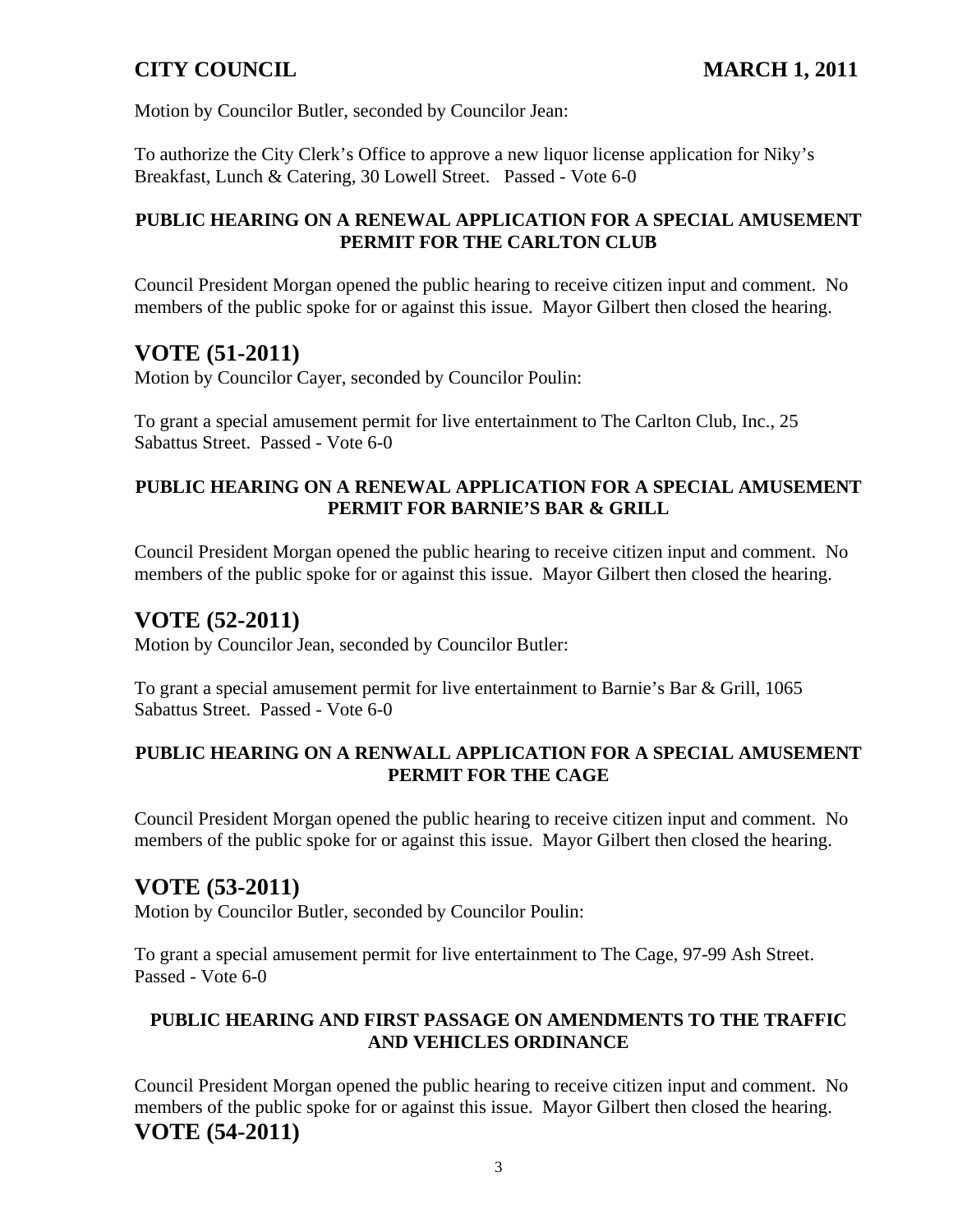Motion by Councilor Butler, seconded by Councilor Jean:

That the proposed amendment to the City Code of Ordinances, Chapter 70 "Traffic and Vehicles", Section 70-158 "Parking time limited on streets; winter nighttime parking", receive first passage by a roll call vote and that the public hearing on said ordinance be continued to the next regular City Council meeting. Passed - Vote 6-0

#### **AMENDMENTS TO THE CITY BUSINESS LICENSE FEE SCHEDULE POLICY REGARDING THE FEES FOR GARAGE SALE PERMITS**

## **VOTE (55-2011)**

Motion by Councilor Butler, seconded by Councilor Jean:

To approve the proposed amendments to the City Business Licensing Fee Schedule Policy, Policy Manual Number 7, as recommended by the City Clerk and the City Administrator. Passed - Vote 6-0

#### **DISCONTINUANCE OF WHITTUM AVENUE**

Councilor Cayer inquired about water and sewer lines under the roadway. Public Works Director David Jones said the Department has reviewed the request to discontinue the street and does not have any concerns.

## **VOTE (56-2011)**

Motion by Councilor Jean, seconded by Councilor Butler:

That the Order vacating and discontinuing Whittum Avenue be adopted; and that the discontinuance be conditional upon Real Estate Holdings, LLC/Moody's Collision Center, Inc., obtaining development review approval from the City and that the existing residential structures with access from Whittum Avenue be demolished. Passed - Vote 6-0

## **ULTRAVIOLET TREATMENT FACILITY – PHASE II CONTRACT**

The City Administrator provided background on this issue noting the Finance Committee voted to instruct city staff to rebid the project. He did state that the Auburn Water District has approved this bid and it is shared bid for the joint project. City staff is appealing that decision to the City Council as defined in the City Charter. The Council was asked to determine if they could entertain the appeal. Councilor Butler said the City issued RFPs in accordance with policy, received one bid which was an official bid and should follow the process and issue it accordingly. Councilor Poulin stated the Finance Committee gave instructions to staff to rebid the project and he was wondering why this was not done. The City Administrator referenced his memorandum regarding the concerns of a higher cost. Councilor Jean said that as a member of the Finance Committee he was in the minority on the issue but feels the current bid should be awarded, noting the city followed the protocol and he has faith in the Public Works Director and Purchasing Agent for having done their job correctly.

Finance Committee member Stavros Mendros of 135 Hogan Road reported that at the January 24 Finance Committee meeting, he asked if there was a timeline for the project and was told there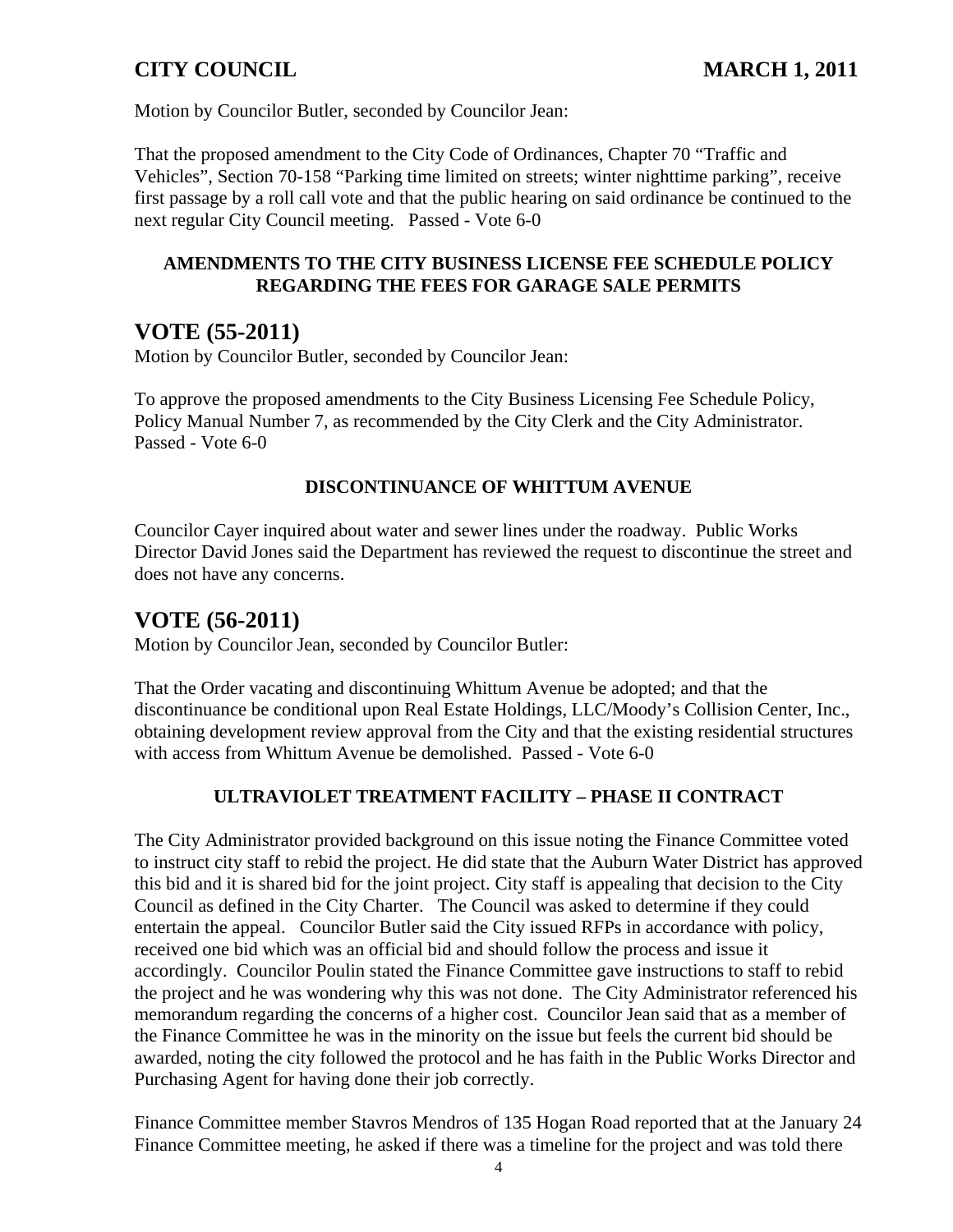was no rush on the bids. He also noted the one bid received was ten percent over budget and the RFP was issued between Thanksgiving and Christmas. He mentioned this was the first bid since the 1990s that was not digitalized and one of the highest, at three million dollars, without multiple bids submitted. He also questioned the timeframe of the appeal, noting the Charter states appeals must be made within 7 days.

Public Works Director David Jones made a powerpoint presentation outlining the process for this project and noting it could cost the city more money if it is rebid.

# **VOTE (57-2011)**

Motion by Councilor Cayer, seconded by Councilor O'Connell:

To confirm the appeal of the Finance Committee's vote to reject bids received for Phase II of the Ultraviolet Treatment Facility project was made by the appropriate party and in a timely manner, and to entertain an appeal of their decision. Passed - Vote 5-1 (Councilor Poulin opposed)

# **VOTE (58-2011)**

Motion by Councilor Butler, seconded by Councilor Cayer:

To approve the Order authorizing the City Administrator to award of contract L/A 2010-03 UV Treatment Facility Phase II/III:

Whereas, a UV Treatment Facility is required in order to maintain compliance with Federal and State regulatory requirements under the Safe Drinking Water Act; and

Whereas, Phase I of this Joint Auburn Water District (AWD) – Lewiston Water Division (LWD) Facility was designed to meet LEED requirements to obtain ~\$2.3 million in ARRA grant funding, and its construction is nearing completion; and

Whereas, Phase II/III of the Joint Facility was also designed to meet LEED requirements to follow through with the commitment made as part of the ARRA funding; and

Whereas, the contract was advertised for a period of 42 days in November/December 2010; while

a number of contractors participated in the pre-bid meeting and discussions, only 1 bid was received; and

Whereas, the engineering and procurement staffs of AWD, Lewiston, and the design firm fully analyzed the single bid received and negotiated a reduced scope and cost for the project with the contractor which was determined to be reasonable and within the provisions of the City's Purchasing Policy; and

Whereas, the FY2011 LCIP included this project and sufficient funding to support the negotiated contract costs has been authorized by the City Council; and

Whereas, the Trustees of the Auburn Water District have approved the award of the negotiated contract and their 50% share of project costs; and